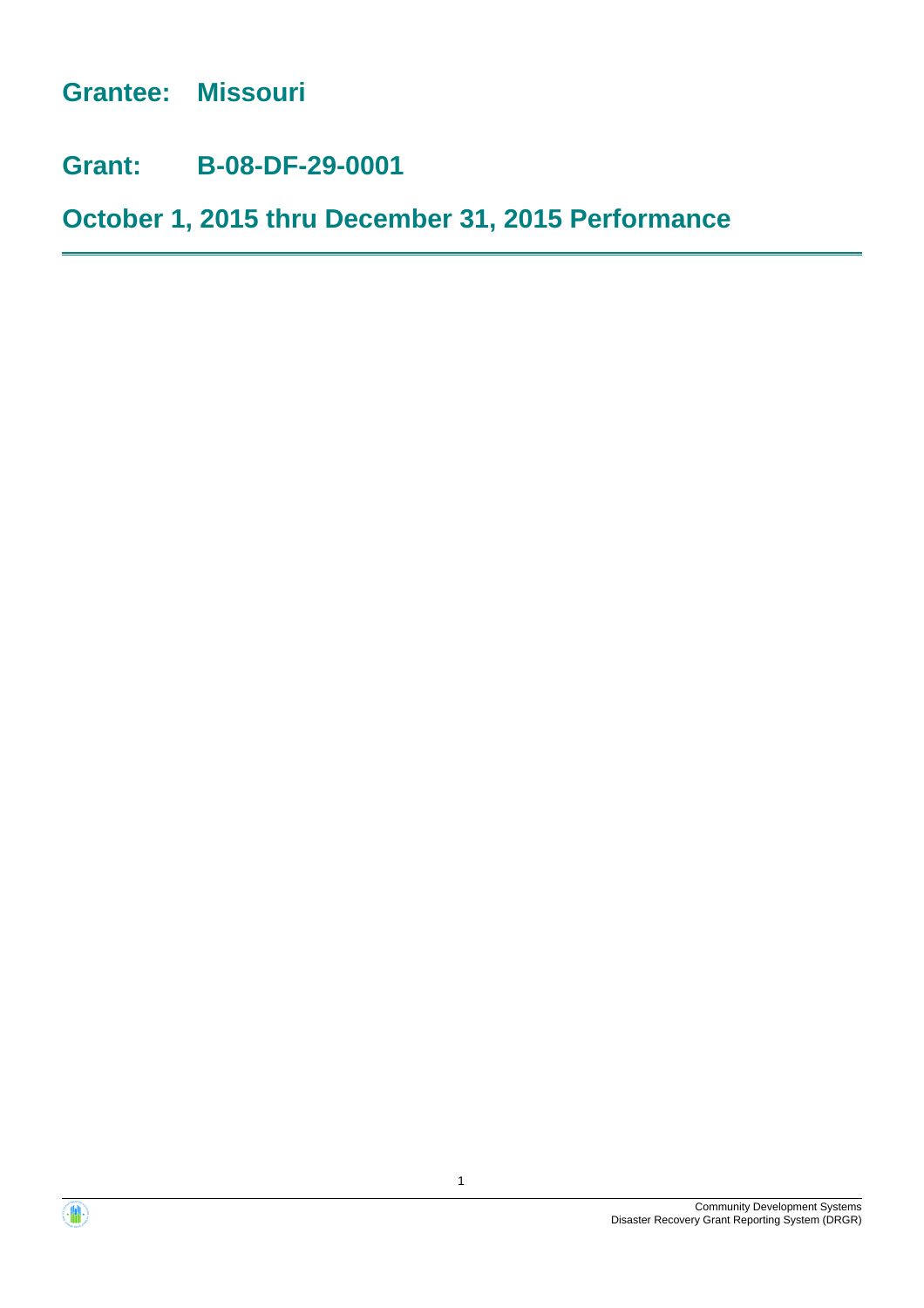**Grant Number:** B-08-DF-29-0001

**Grantee Name:** Missouri

**Grant Award Amount:** \$11,032,438.00

**LOCCS Authorized Amount:** \$11,032,438.00

**Total Budget:** \$11,032,438.00

## **Disasters:**

#### **Declaration Number**

FEMA-1773-DR-MO FEMA-1742-DR-MO FEMA-1748-DR-MO FEMA-1749-DR-MO FEMA-1760-DR-MO FEMA-1809-DR-MO

#### **Narratives**

#### **Disaster Damage:**

**Obligation Date:** 05/27/2009

05/21/2009 **Contract End Date:**

Active

**Estimated PI/RL Funds:** \$0.00

**Award Date:**

Reviewed and Approved **Review by HUD:**

**Grant Status: QPR Contact:** Julie Peterson

Two significant flooding events in 2008 resulted in federal disaster declarations; one in March (1749) primarily in Southern Missouri and one in June (1773) primarily in Northern Missouri. Flood recovery activities with CDBG funds for the March event were addressed with existing CDBG funding. Flood recovery activities for the June event are the subject of this grant (1773, Supplmental CDBG Disaster Recovery Funding from the Supplemental Appropriations Act, Public Law 110-252, 2008.. Approximately 2,421 homes were impacted by the flooding, with 582 being affected, 535 sustaining minor damage, 225 sustaining major damage and 1,079 being destroyed and at least 22 levees damaged. Widespread damage to public infrastructure was reported by communities and regional planning commissions. In areas where the disaster was federally declared, Missouri CDBG supported FEMA with resources and in some cases 25% cost share to provide housing and home repair assistance. Currently, the state is supporting thirty-plus community long-term recovery committees to assist residents with long term housing assistance to meet unmet disaster related housing needs whenever feasible. At least 22 levees were affected by the flood events with an estimated repair cost of \$36,139,000. While the US Army Corps of Engineers funding will address the bulk of this; the match requirement for local governments and levee districts is significant. A portion of these levees are being addressed with existing CDBG funds, but total assistance needed by local governments and levee districts greatly exceeds existing funding. At least two communities in Northwest Missouri have reported businesses affected to the extent that buyout and relocation of these businesses is desired.

#### **Recovery Needs:**

Missouri proposes to address recovery needs through: short and long term recovery planning through the NFIP, promoting high quality, durable, energy-efficient and mold resistant construction methods, and providing adequate flood resistant housing for all income groups that live in the flood impacted areas.Homeless shelters and transitional housing units impacted by the flood are eligible for assistance through this plan if they are located outside the 100 year flood plain. If they are/were located within the 100 year flood plain the facility could be eligible for assistance in rebuilding outside the flood plain. Applications were accepted in the following categories: housing, business assistance, buyout, levee repair, demolition and debris removal, other unmet needs. The projects selected for funding were evaluated based on need, capacity, the project's impact on short and long term community recovery, local effort, consistency with a local short and long term recovery plan, consistency with local and state floodplain management practices, project sustainability and future disaster mitigation and finally, available funds. The following projects were funded with this supplemental appropriation for the purpose of: Chariton County-Assisting the county with levee repairs to the Garden of Eden Drainage District. Elsberry-Assisting the city in acquiring flood affected residential properties. Hannibal-Assist in acquiring flood affected commercial properties. La Grange-Assist in acquiring flood affected commercial properties. Marceline-Assisting with replacement of the pump house. Milan-Assisting with flood related infrastructure repairs. Newton County-Assisting with disaster related housing repairs and new housing construction. Old Monroe-Assisting with levee repairs. St. Charles City-Assisting North County Levee District with levee repairs. St. Charles County-Assist Grafton Ferry with Mississippi River dredging and acquisition of 22 flood-affected homes. Savannah-Assisting with flood-related repairs and improvements to Price and Cedar Streets. Silex-Assisting with acquisition of flood affected home,

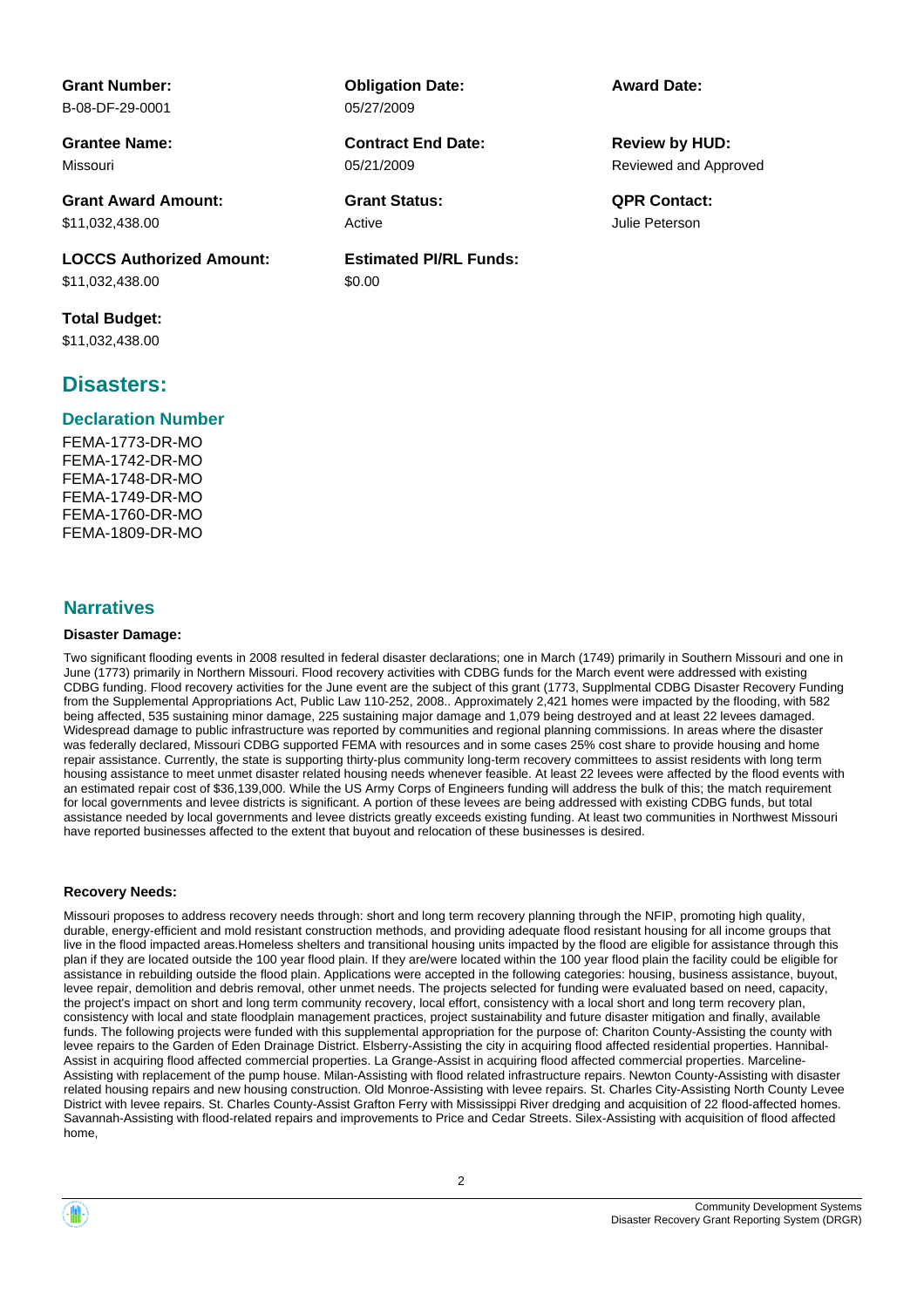plus infrastructure development for new subdivision out of the floodplain. Sullivan County-Assist in replacing the Fleshman Bridge in Jackson Township. Worth County-Assist in replacement of bridges #172,185 and 195.

#### **Public Comment:**

| <b>Overall</b><br><b>Total Projected Budget from All Sources</b> | <b>This Report Period</b><br>N/A | <b>To Date</b><br>\$11,032,438.00 |
|------------------------------------------------------------------|----------------------------------|-----------------------------------|
| <b>Total Budget</b>                                              | \$0.00                           | \$11,032,438.00                   |
| <b>Total Obligated</b>                                           | \$0.00                           | \$11,032,438.00                   |
| <b>Total Funds Drawdown</b>                                      | \$1,250.00                       | \$10,946,521.25                   |
| <b>Program Funds Drawdown</b>                                    | \$1,250.00                       | \$10,946,521.25                   |
| <b>Program Income Drawdown</b>                                   | \$0.00                           | \$0.00                            |
| <b>Program Income Received</b>                                   | \$0.00                           | \$0.00                            |
| <b>Total Funds Expended</b>                                      | \$1,250.00                       | \$10,946,521.25                   |
| <b>Match Contributed</b>                                         | \$0.00                           | \$368,008.35                      |

# **Progress Toward Required Numeric Targets**

| <b>Requirement</b>                            | <b>Required</b> | <b>To Date</b> |
|-----------------------------------------------|-----------------|----------------|
| <b>Overall Benefit Percentage (Projected)</b> |                 | 54.30%         |
| <b>Overall Benefit Percentage (Actual)</b>    |                 | 54.69%         |
| <b>Minimum Non-Federal Match</b>              | \$0.00          | \$368,008.35   |
| <b>Limit on Public Services</b>               | \$1,654,865.70  | \$0.00         |
| Limit on Admin/Planning                       | \$551,621.90    | \$545,541.00   |
| <b>Limit on State Admin</b>                   | \$0.00          | \$545,541.00   |

# **Progress Toward Activity Type Targets**

# **Progress Toward National Objective Targets**

# **Overall Progress Narrative:**

#### Hannibal DF-11:

Activity Progress Narrative: All acquisitions and demolitions were completed in 2012 and 2013. Where it not for environmental contaminant problems, the project would already be closed-out.

5 contaminated acquisition sites were required to be enrolled in DNR Brownfields/Voluntary Cleanup Program, and 1 of these sites also required enrollment in the DNR Leaking Underground Storage Tanks Program (called LUST). Thus, 1 site (929 Warren Barrett Drive) was enrolled in both programs.

All 5 properties have now cleared the DNR Brownfields program. No Further Action Letters have been received from DNR for 3 of these properties, while two (2) others: 623 S. Main and 929 Warren Barrett

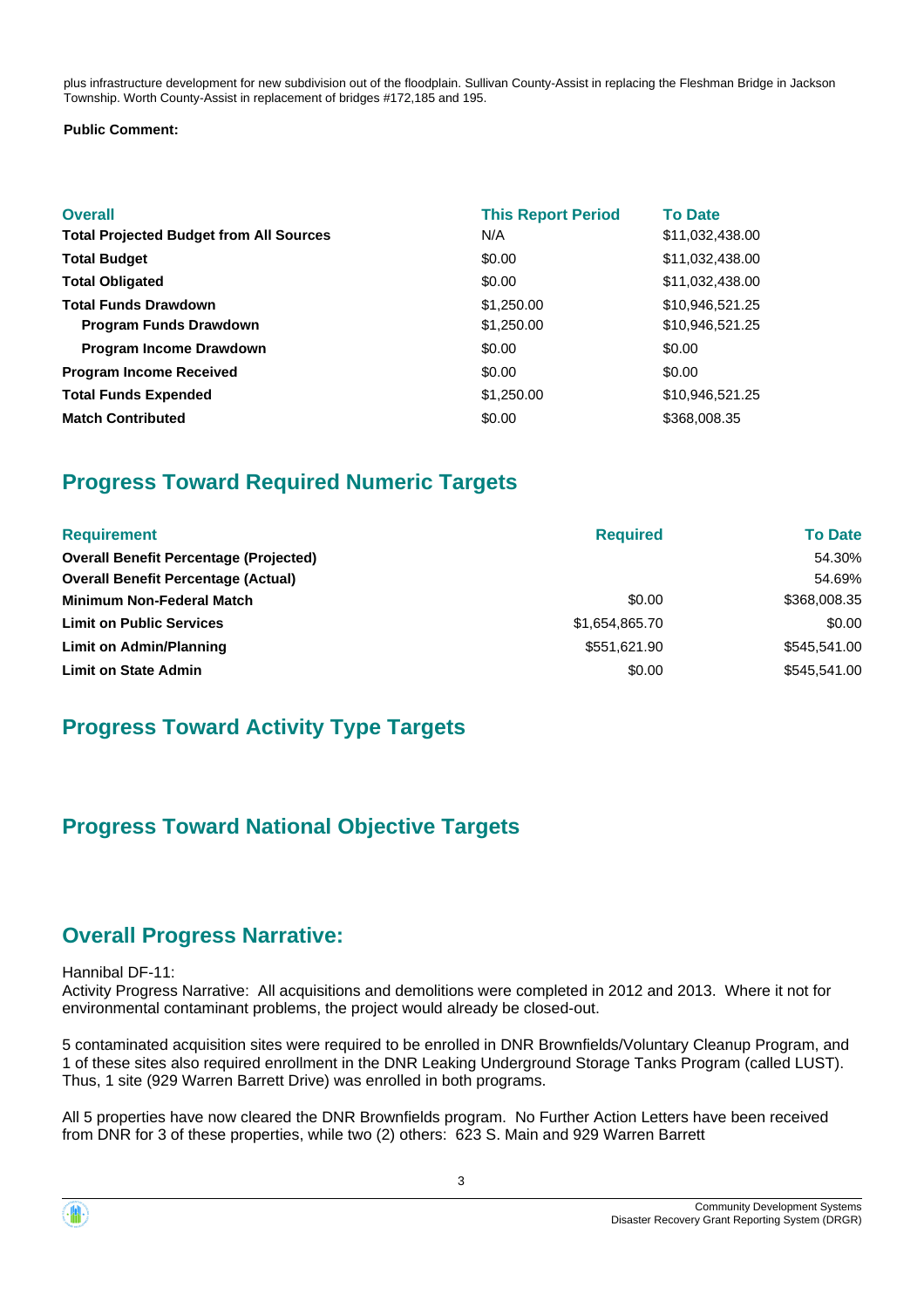Drive simply await No Further Action Letters from DNR. DNR restrictive covenants have been adopted and recorded for 4 of these sites (not 929 Warren Barrett Drive; DNR hasn't provided the covenants to adopt yet).

929 Warren Barrett Drive is still undergoing the LUST program, and 3 additional quarters of groundwater testing is being required by DNR. The city council adopted a contract amendment for this additional testing on December 15, 2015, and the testing should be underway. The third quarter testing would be early summer.

SUMMARY:

Activity 1: Acquisition/Buyout

Narrative: No activity this quarter. Acquisitions 100% completed in 2012.

Activity 2: Demolition/Clearing

Narrative: No activity this quarter. Demolitions 100% completed in 2013.

#### Activity 3: Administration

Narrative: Awaiting No Further Action letter for 623 South Main and 929 Warren Barrett Drive for DNR Brownfields program. A contract amendment with the environmental engineering firm has been adopted for further groundwater testing under DNR's LUST Program. That testing should be complete by early Summer. Following this activity, and final reports of that testing submitted to, and accepted by DNR, the city's CDBG program should essentially be complete, with the exception of formal closeout procedures. Note: this is all predicated upon DNR requiring no further groundwater testing, beyond the current initiative. Silex:

Project 100% complete, awaiting closeout. There is potential for DF-03 Hannibal project to deobligate funds, and project is remaining open as there is additional work that may be funded.

# **Project Summary**

| <b>Project #, Project Title</b><br><b>This Report Period</b> |                                         | <b>To Date</b>                          |                                         |  |
|--------------------------------------------------------------|-----------------------------------------|-----------------------------------------|-----------------------------------------|--|
|                                                              | <b>Program Funds</b><br><b>Drawdown</b> | <b>Project Funds</b><br><b>Budgeted</b> | <b>Program Funds</b><br><b>Drawdown</b> |  |
| 2008-DF-01, Chariton County                                  | \$0.00                                  | \$65,461.00                             | \$65,461.00                             |  |
| 2008-DF-02, City of Elsberry                                 | \$0.00                                  | \$278,434.09                            | \$278,434.09                            |  |
| 2008-DF-03, City of Hannibal                                 | \$1,250.00                              | \$2,500,000.00                          | \$2,423,369.06                          |  |
| 2008-DF-04, City of La Grange                                | \$0.00                                  | \$423,781.01                            | \$423,781.01                            |  |
| 2008-DF-05, City of Marceline                                | \$0.00                                  | \$423,418.00                            | \$423,418.00                            |  |
| 2008-DF-06, City of Milan                                    | \$0.00                                  | \$70,963.00                             | \$70,963.00                             |  |
| 2008-DF-07, Newton County                                    | \$0.00                                  | \$944,600.00                            | \$944,600.00                            |  |
| 2008-DF-08, City of Old Monroe                               | \$0.00                                  | \$330,600.00                            | \$330,600.00                            |  |
| 2008-DF-09, City of Savannah                                 | \$0.00                                  | \$600,770.00                            | \$600,770.00                            |  |
| 2008-DF-10, City of Silex                                    | \$0.00                                  | \$3,211,189.59                          | \$3,201,903.78                          |  |
| 2008-DF-11, City of St. Charles                              | \$0.00                                  | \$181,588.00                            | \$181,588.00                            |  |
| 2008-DF-12, St. Charles County                               | \$0.00                                  | \$114,462.00                            | \$114,462.00                            |  |
| 2008-DF-13, St. Charles County                               | \$0.00                                  | \$105,562.21                            | \$105,562.21                            |  |
| 2008-DF-14, Sullivan County                                  | \$0.00                                  | \$351,000.00                            | \$351,000.00                            |  |
| 2008-DF-15, Worth County                                     | \$0.00                                  | \$134,991.73                            | \$134,991.73                            |  |
| 2008-DF-17, City of Chula                                    | \$0.00                                  | \$74,312.00                             | \$74,312.00                             |  |
| 2008-DF-18, City of Elsberry (culvert repair) 08-DF-18       | \$0.00                                  | \$54,872.73                             | \$54,872.73                             |  |

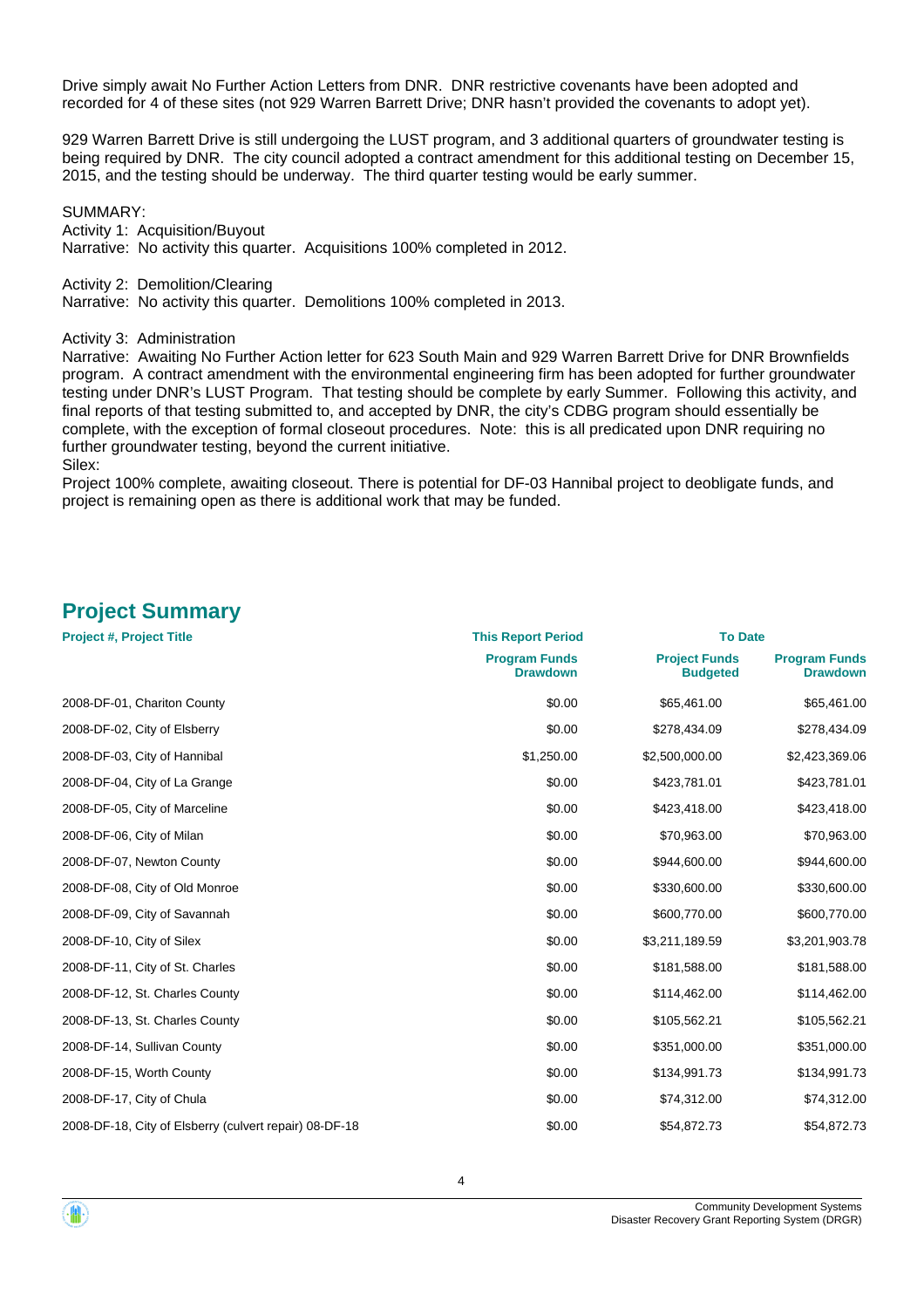| 2008-DF-19, Nodaway County (bridge 28) | \$0.00 | \$174.800.00 | \$174,800.00 |
|----------------------------------------|--------|--------------|--------------|
| 2008-DF-20, City of Caruthersville     | \$0.00 | \$500,000.00 | \$500,000.00 |
| 2008-DF-21, Ralls County               | \$0.00 | \$176,793,64 | \$176.793.64 |
| DED 08 Flood Supp 1 Admin, ADMIN       | \$0.00 | \$314,839.00 | \$314,839.00 |

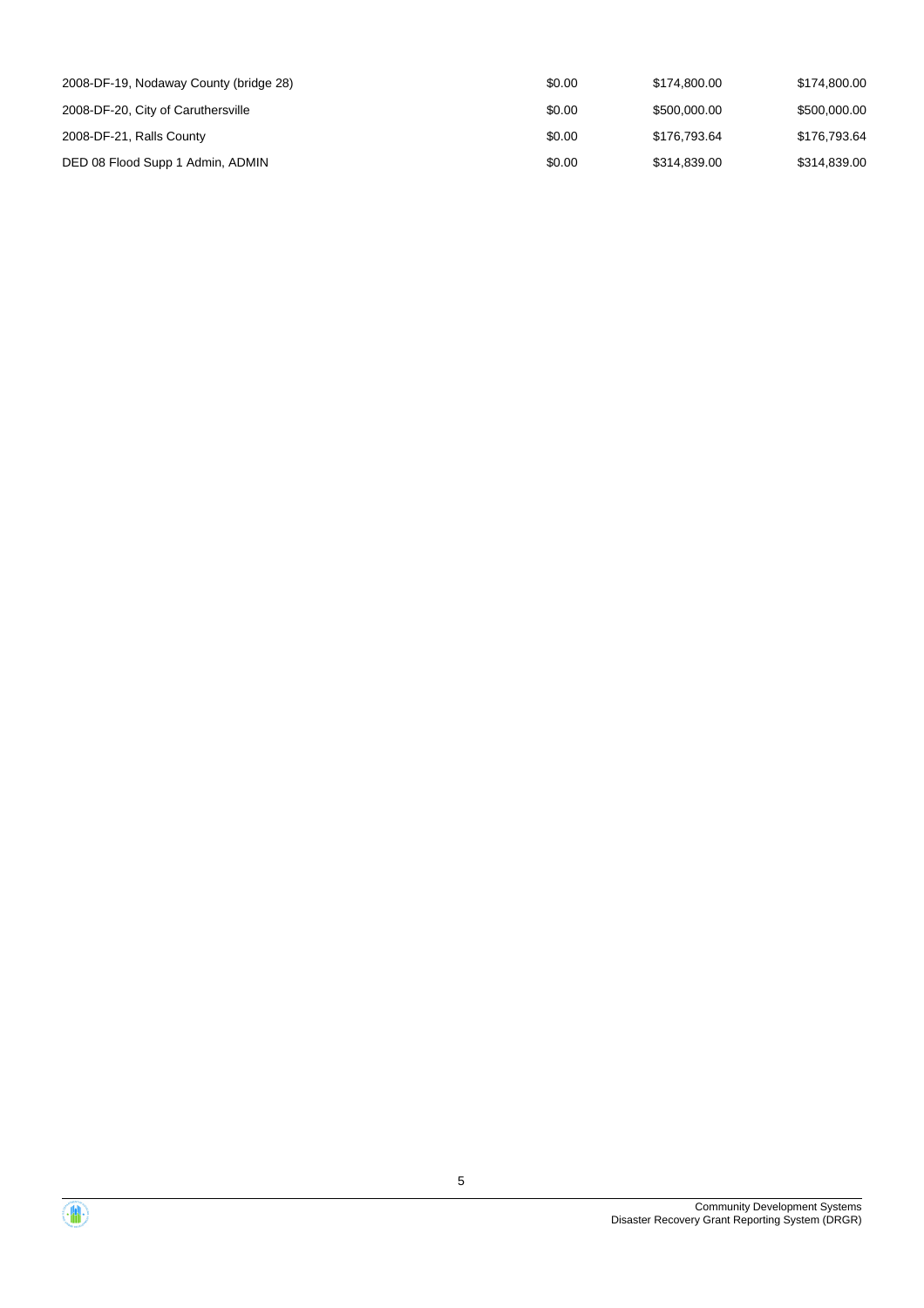# **Activities**

# **Project # / Title: 2008-DF-03 / City of Hannibal**

## **Grantee Activity Number: Activity Title: Hannibal - ACQ/BUYOUT**

# **HAN001**

| <b>Activitiy Category:</b>      | <b>Activity Status:</b>                    |
|---------------------------------|--------------------------------------------|
| Acquisition - general           | Under Way                                  |
| <b>Project Number:</b>          | <b>Project Title:</b>                      |
| 2008-DF-03                      | City of Hannibal                           |
| <b>Projected Start Date:</b>    | <b>Projected End Date:</b>                 |
| 05/21/2009                      | 12/31/2015                                 |
| <b>Benefit Type:</b><br>Area () | <b>Completed Activity Actual End Date:</b> |
| <b>National Objective:</b>      | <b>Responsible Organization:</b>           |
| <b>Urgent Need</b>              | City of Hannibal                           |

| <b>Overall</b>                                 | Oct 1 thru Dec 31, 2015 | <b>To Date</b> |
|------------------------------------------------|-------------------------|----------------|
| <b>Total Projected Budget from All Sources</b> | N/A                     | \$2,145,000.00 |
| <b>Total Budget</b>                            | \$15,000.00             | \$2,145,000.00 |
| <b>Total Obligated</b>                         | \$15,000.00             | \$2,145,000.00 |
| <b>Total Funds Drawdown</b>                    | \$1,250.00              | \$2,098,171.75 |
| <b>Program Funds Drawdown</b>                  | \$1,250,00              | \$2,098,171.75 |
| Program Income Drawdown                        | \$0.00                  | \$0.00         |
| <b>Program Income Received</b>                 | \$0.00                  | \$0.00         |
| <b>Total Funds Expended</b>                    | \$1,250.00              | \$2,098,171.75 |
| City of Hannibal                               | \$1,250.00              | \$2,098,171.75 |
| <b>Match Contributed</b>                       | \$0.00                  | \$0.00         |

**Activity Description:**

## **Location Description:**

**Activity Progress Narrative:**



![](_page_5_Picture_11.jpeg)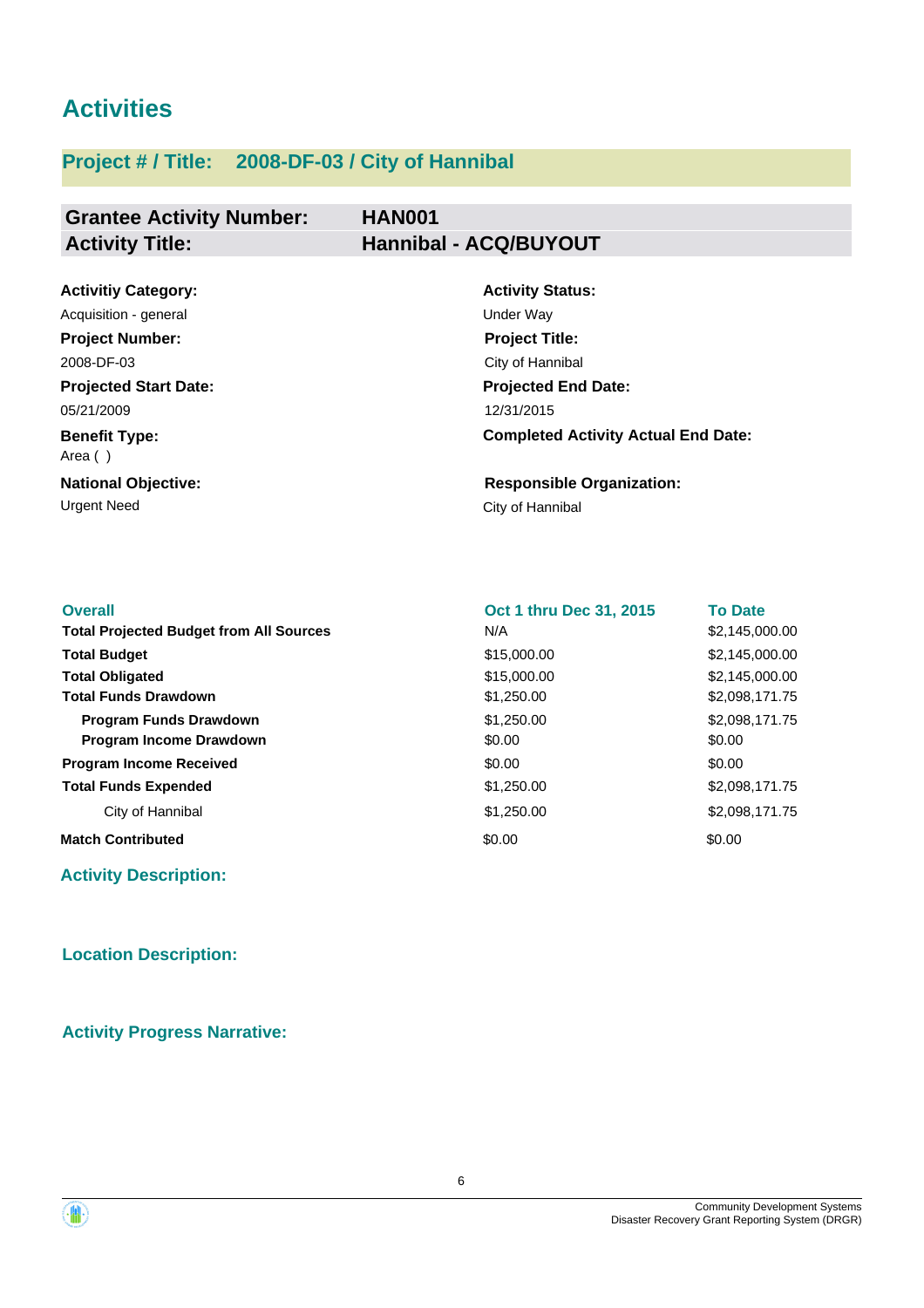## **Accomplishments Performance Measures**

|                                  | <b>This Report Period</b> | <b>Cumulative Actual Total / Expected</b> |
|----------------------------------|---------------------------|-------------------------------------------|
|                                  | Total                     | <b>Total</b>                              |
| # of Properties                  |                           | 25/14                                     |
| # of buildings (non-residential) |                           | 14/14                                     |

## **Beneficiaries Performance Measures**

**No Beneficiaries Performance Measures found.**

## **Activity Locations**

**No Activity Locations found.**

## **Other Funding Sources Budgeted - Detail**

## **No Other Match Funding Sources Found**

#### **Other Funding Sources Amount**

No Other Funding Sources Found Total Other Funding Sources

![](_page_6_Picture_12.jpeg)

![](_page_6_Picture_13.jpeg)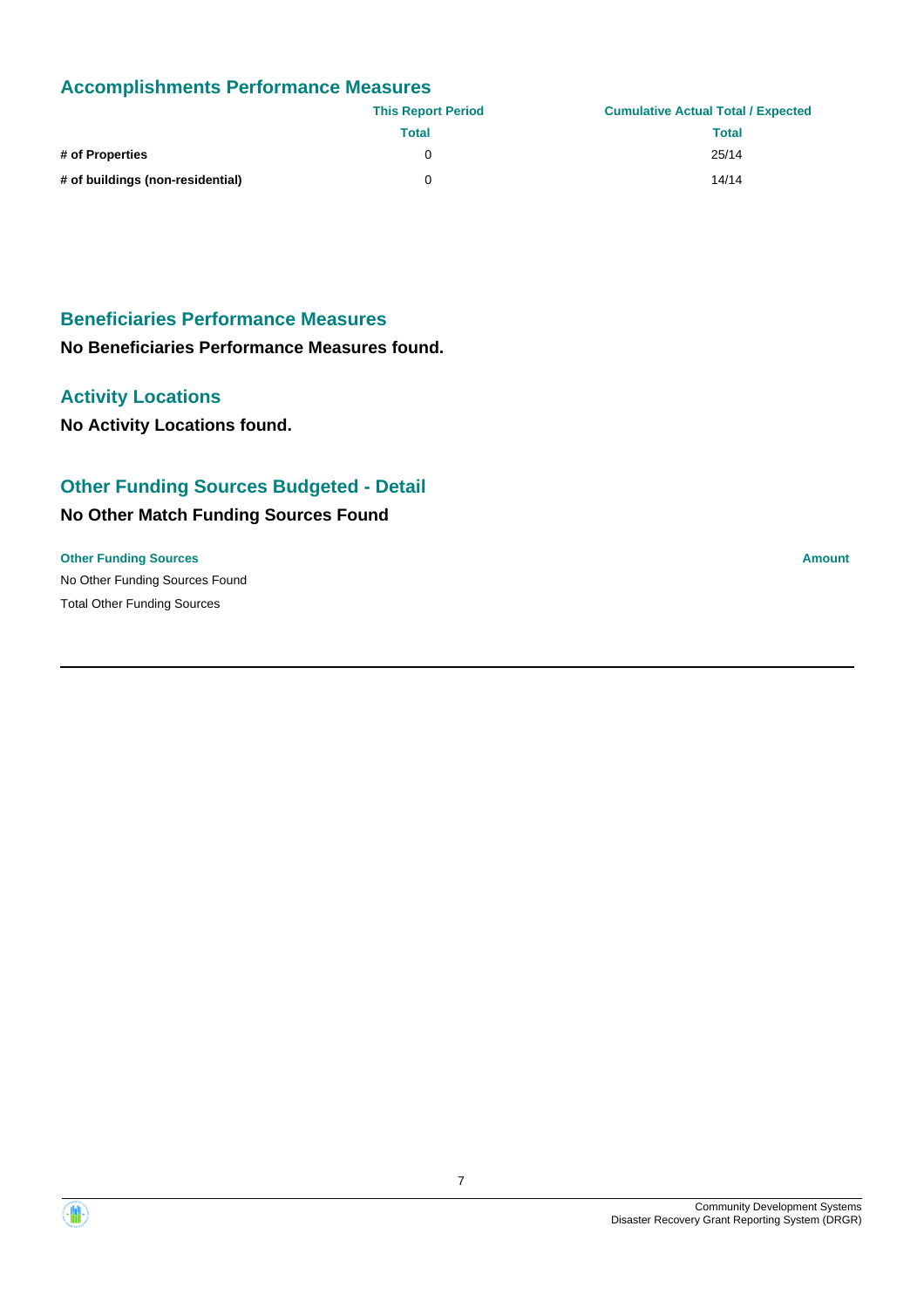**Grantee Activity Number: Activity Title: Hannibal - DEMO**

| <b>HAN003</b> |  |
|---------------|--|
| Hannihal DEM  |  |

| <b>Activitiy Category:</b>      | <b>Activity Status:</b>                    |
|---------------------------------|--------------------------------------------|
| Clearance and Demolition        | Under Way                                  |
| <b>Project Number:</b>          | <b>Project Title:</b>                      |
| 2008-DF-03                      | City of Hannibal                           |
| <b>Projected Start Date:</b>    | <b>Projected End Date:</b>                 |
| 05/21/2009                      | 12/31/2015                                 |
| <b>Benefit Type:</b><br>Area () | <b>Completed Activity Actual End Date:</b> |
| <b>National Objective:</b>      | <b>Responsible Organization:</b>           |
| Urgent Need                     | City of Hannibal                           |

| <b>Overall</b>                                 | Oct 1 thru Dec 31, 2015 | <b>To Date</b> |  |
|------------------------------------------------|-------------------------|----------------|--|
| <b>Total Projected Budget from All Sources</b> | N/A                     | \$355,000.00   |  |
| <b>Total Budget</b>                            | (\$15,000.00)           | \$355,000.00   |  |
| <b>Total Obligated</b>                         | (\$15,000.00)           | \$355,000.00   |  |
| <b>Total Funds Drawdown</b>                    | \$0.00                  | \$325,197.31   |  |
| <b>Program Funds Drawdown</b>                  | \$0.00                  | \$325,197.31   |  |
| <b>Program Income Drawdown</b>                 | \$0.00                  | \$0.00         |  |
| <b>Program Income Received</b>                 | \$0.00                  | \$0.00         |  |
| <b>Total Funds Expended</b>                    | \$0.00                  | \$325,197.31   |  |
| <b>Match Contributed</b>                       | \$0.00                  | \$0.00         |  |
| <b>Activity Description:</b>                   |                         |                |  |

#### **Location Description:**

#### **Activity Progress Narrative:**

# **Accomplishments Performance Measures**

|                                  | <b>This Report Period</b> | <b>Cumulative Actual Total / Expected</b> |
|----------------------------------|---------------------------|-------------------------------------------|
|                                  | Total                     | <b>Total</b>                              |
| # of Properties                  | 0                         | 12/12                                     |
| # of buildings (non-residential) | 0                         | 12/12                                     |
| # of Businesses                  | 0                         | 6/6                                       |

![](_page_7_Picture_9.jpeg)